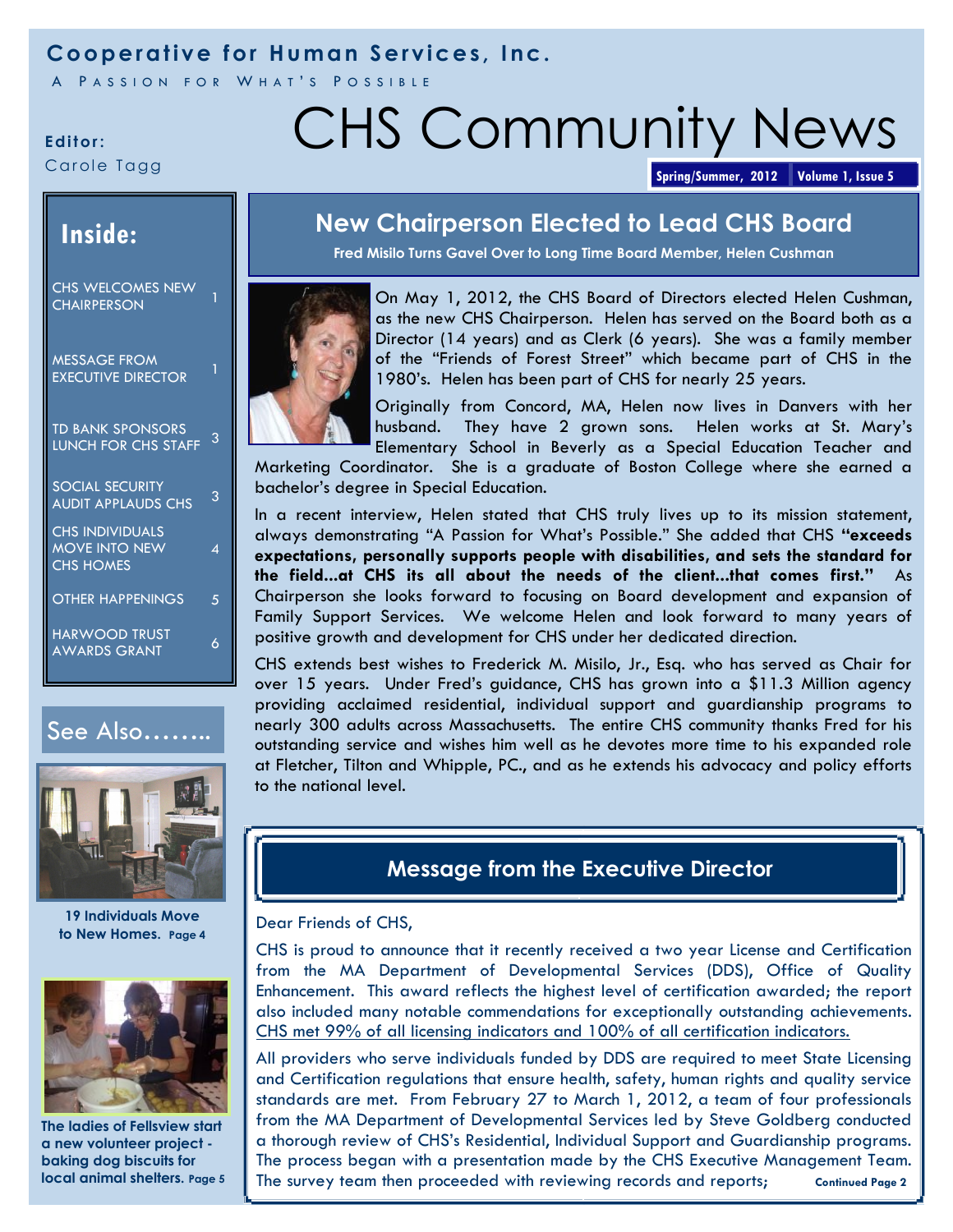#### **Board of Directors**

**Chairperson:**

**Helen Cushman** Special Educator Family Member

#### **Treasurer:**

**Stephen B. Darr** Mesirow Financial Consulting, LLC Senior Managing Director

**Director: Lori Maida** Shore Educational Collaborative, Inc Director of Human Resources

**Director: Carol E. Tully, CPA, JD** Wolf and Company, P.C. Director of Tax Services

#### **Director:**

**Kathia G. Manzi**  Wheaton College

> *JOIN THE CHS E-MAIL LIST*

Want to get your newsletter and other timely CHS news, updates and information via e-mail?

You're invited to join our e-mail list. It's easy! Just complete the enclosed post card and mail it back to us.

#### OR

Send us an email or call us - whatever you prefer. Call or email Barbara Mague at: bmague@cooperativefor hs.org 781-273-2123 x 200



## **Message from the Executive Director**

Continued from page 1

visiting residences and sites; and interviewing individuals served, staff and managers. On the last day, the DDS Survey Team presented an oral feedback report to our Senior Management Team. The final report was released by DDS in March, 2012.

In addition to the high scores on each licensing and certification standard reviewed, the report noted many outstanding achievements on behalf of individuals served. The team was especially impressed with the opening of our new Individual Support Program offices and drop in center in Malden. The Survey Team also commended CHS for its focus on addressing the changing needs of individuals in our 24 hour residential programs as they age, including completion of major renovations at several of our residences to construct barrier free home environments.

#### **Other Commendations**

Another area of note sited in the report was CHS's outstanding software technology specifically designed to track all data and organizational systems. The survey report noted that this technology **"provides a linkage between knowledge, data collection, analysis, action, and outcome areas providing a positive direct impact on supporting the individuals served, the staff, and managers."** 

CHS also received very high marks for continuing to create positive community connections that allow individuals to be involved in **"many very meaningful projects"**  ranging from **"charitable causes to building stronger social networks."** The report further commended CHS staff **"for the ways in which they value the individuals they serve,"** noting that staff were consistently enthusiastic, professional and caring in their interactions with individuals served and that staff often refer to the agency's philosophy of **"A Passion for What's Possible."** 

#### **CHS Strengths and Positive Practices**

The Survey Team observed many other strengths and positive practices at CHS, including:

- $\Rightarrow$  Human resource capabilities, particularly strong employee retention, a policy of **promotion from within the organization and outstanding staff training services;**
- $\Rightarrow$  Practices related to the collection and utilization of feedback from all stakeholders **to improve services; and**
- $\Rightarrow$  Creative events designed to build strong bonds among individuals, family **members and staff.**

Our heartfelt thanks are extended to everyone involved in the Survey and Certification process - your efforts on behalf of CHS are sincerely appreciated.

As we go forward into our new fiscal year, please join me in welcoming Helen Cushman as chairperson of the Board of Directors. Her wisdom and passion for what's possible will have a great impact in her new leadership role.

I want to thank Fred Misilo for sharing his time, talent and knowledge with our organization. He has guided the organization through times of great challenge. He will be missed. However, I am excited about his continued advocacy especially on the national level.

As always, I welcome your comments, suggestions and ideas. Please call me at 781-273-2123 x 211 or send me a message at kleahy@cooperativeforhs.org.

Sincerely, Kevin J. Leahy Executive Director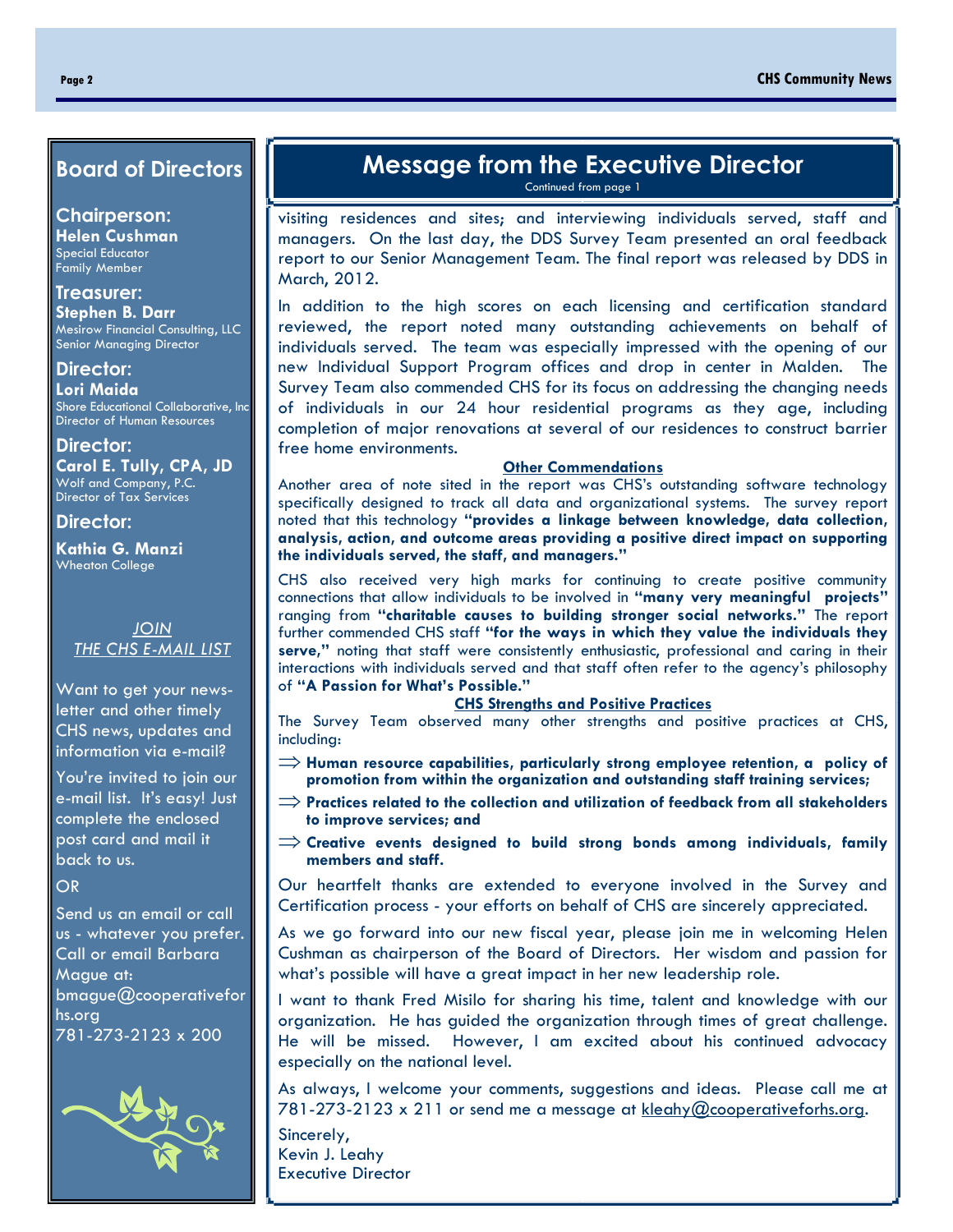## **TD Bank Sponsors Lunch at CHS**

Many thanks are extended to TD Bank of Burlington for sponsoring a great Pizza Party for CHS staff on Thursday, April 26, 2012. All of our support staff, program managers and program directors were thrilled to have our bank recognize CHS for the great work we accomplish on behalf of adults with intellectual and developmental disabilities each and every day.

The party was given as an acknowledgement and special recognition of CHS's outstanding bi-annual Quality Assurance Survey and Certification survey which resulted in a two Year Award. Thank you TD Bank!



Picture: Anne McCormack, Vice President TD Bank and Kevin Leahy, CHS Executive Director .

#### **ATTENTION STATE & FEDERAL EMPLOYEES**

Did you know that CHS is an approved non-profit organization for both Federal and State employees who contribute to their respective Combined Charities Programs?

If you, your friends or other family members are employed by a State or Federal agency, this contribution can be directed to the Cooperative for Human Services by indicating our provider number on the pledge card.

**Our MA Combined Employee Campaign Number is 700417 and our Combined Federal Campaign of Eastern MA number is 42522.** 

Thank you for your consideration.

## **Social Security Audit Applauds CHS**

**The Cooperative for Human Services, Inc. was audited by the Social Security Administration from March 21-22, 2012. This audit reviews all records kept on behalf of individuals served for whom CHS is the Representative Payee for their Social Security Insurance (SSI) or Social Security Disability Insurance (SSDI) payments.** 

**As Representative Payee, CHS acts on behalf of the SSI/SSDI beneficiary; we are responsible for every transaction related to those benefits. The Social Security Administration encourages payees to go beyond just managing finances and to also be actively involved in the beneficiary's life. Duties of payees include determining each person's needs and making payments to meet those needs; overseeing bank accounts and savings for future needs; reporting any changes or events which could affect eligibility for payments; keeping financial and administrative records; and completing written**  **reports that account for the use of all funds.**

**The SSA audit team's report to CHS was highly complimentary and applauded CHS for its exceptional record keeping and use of on-line accounting for Rep Payee reports.** 

**The report completed by Francine Kollias and Heidi Lamb from the SSA Boston office also stated: "During the two days of the review, we all concluded that you are doing a wonderful job. We were pleased to see that your accounts are titled correctly, .clients' bills are paid timely and their needs all appear to be met. The record keeping is exceptional. We cannot thank you enough for taking such good care of our vulnerable population. We are very fortunate to have you as an organizational payee and we look forward to strengthening our already wonderful relationship.** 

**You keep getting better!"**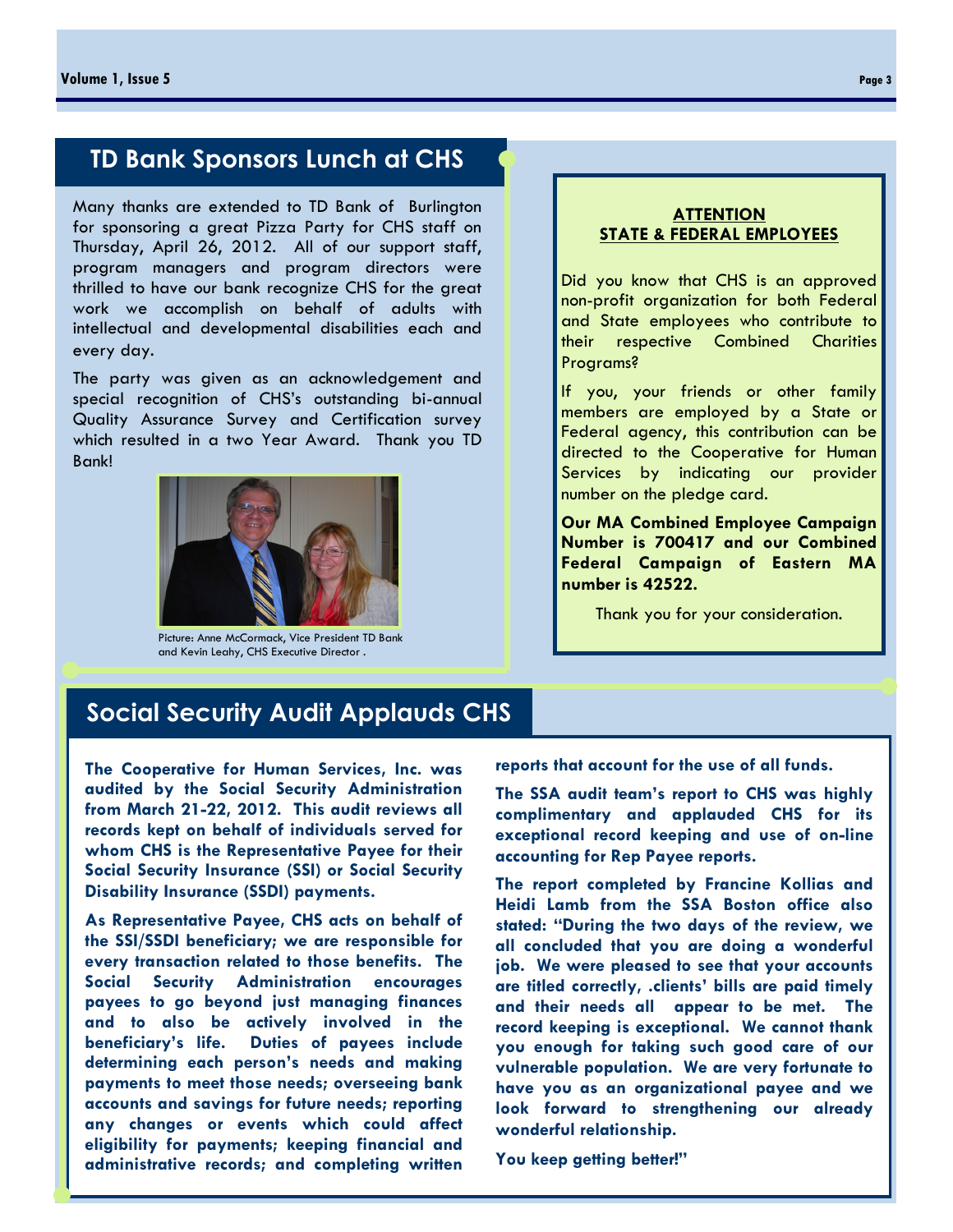## **NEW RESIDENCES OPEN IN MEDFORD AND SAUGUS**





### **19 INDIVIDUALS MOVE TO NEW CHS HOMES**

After more than eight months of planning and hard work, CHS recently completed a comprehensive plan that involved moving nineteen of the people we serve in our residential programs. Altogether eleven homes were involved and include the opening of our two new homes: Fairfield in Medford and Hemstead in Saugus.

The two new homes are featured in the pictures on this page. Each home has been totally renovated into barrier free residences that feature wheelchair ramps, accessible kitchens and bathrooms, new outside decks and landscaping. One of the residents who moved to Fairfield in Medford exclaimed "I like it…(this is) a beautiful house...I can't believe it...oh, my gosh is that mine?"

Approximately sixty-five staff were also affected by this huge undertaking. These staff people experienced schedule changes, assignments to new work locations and/or assignment of new individuals with whom to work. Without the dedication and flexibility of these workers and that of our maintenance staff, this undertaking would not have been possible.

Every individual involved upgraded their living situation and elected to move and decorate their new space in accordance their own choices.

Overall, the transition was smooth for everyone. Our individuals, and their family members, are very satisfied with their new homes. All nineteen moves are finished and were accomplished by CHS staff and managers without any outside help or movers!



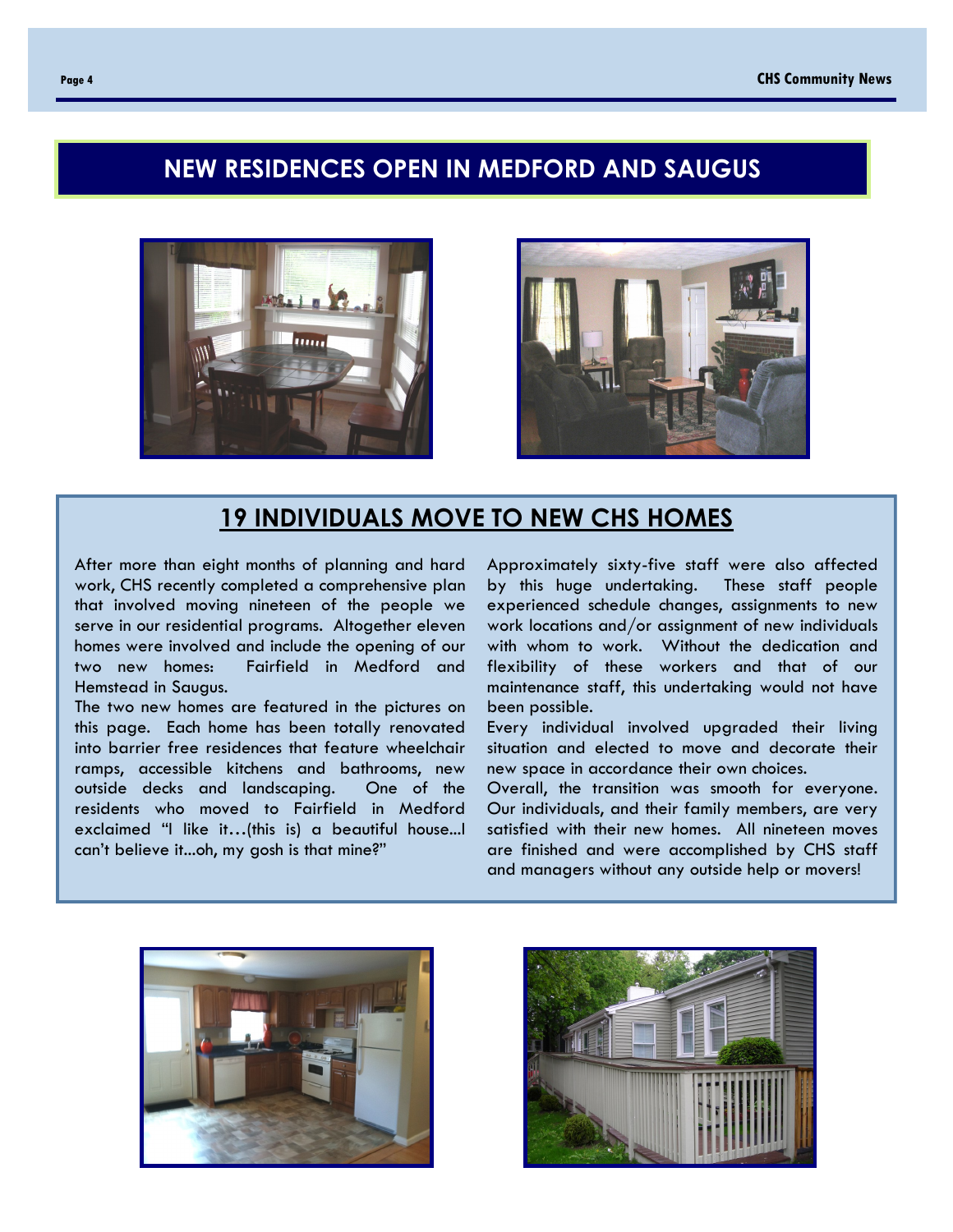## **OTHER HAPPENINGS AT CHS**

## **Volunteer and Community Initiatives**

CHS Program Development Coordinator, Janet Lachapelle has been busy developing new volunteer and community initiatives for individuals served by CHS.

If you or a family member would like to volunteer to help with community projects please contact Janet at (781)273-2123 x220 or email her at jlachapelle@cooperativeforhs.org.

Individuals from our Individual Supports Program came to a Volunteer Night at the main office. Working with staff and managers they participated in three separate projects: making blankets, bookmarks and cards. These items will be donated to local charities.

Men and women from our Individual Supports Program expanded the scope of their annual Easter Basket Project, making and donating baskets to many charitable organizations in their own local neighborhoods. Project Bread in Malden was one of the new charities receiving the baskets this year.



Members of CHS enjoy a warm, sunny afternoon, together at our Browning Road residence. The extensive renovations to this home were featured in the last newsletter (Summer/Fall 2011).

## **Charles E. Harwood Trust Awards \$5,000 Grant for CHS "Spring Fling"**

**In April, 2012, CHS individuals who receive supports through our Individual Support Program began planning a grand "Spring Fling" thanks to a generous \$5,000 grant received from The Charles E. Harwood Trust.** 

**CHS serves 70 adults with developmental disabilities in our Individual Support Program. These individuals receive part to full time supports from CHS, enabling them to live independently in their own apartments in many local communities. The program has offices and a Drop-In Center in Malden.** 

**These individuals have very low incomes and very limited resources available for special activities. Thanks to generous benefactors like the Charles E. Harwood Trust, CHS will be able to provide a new social event that otherwise would not be possible.**

**With another difficult economic year before us, this grant is more important than ever. It will help CHS to continue to provide the quality community programs and services so essential to the continued well being of the individuals in our care.**